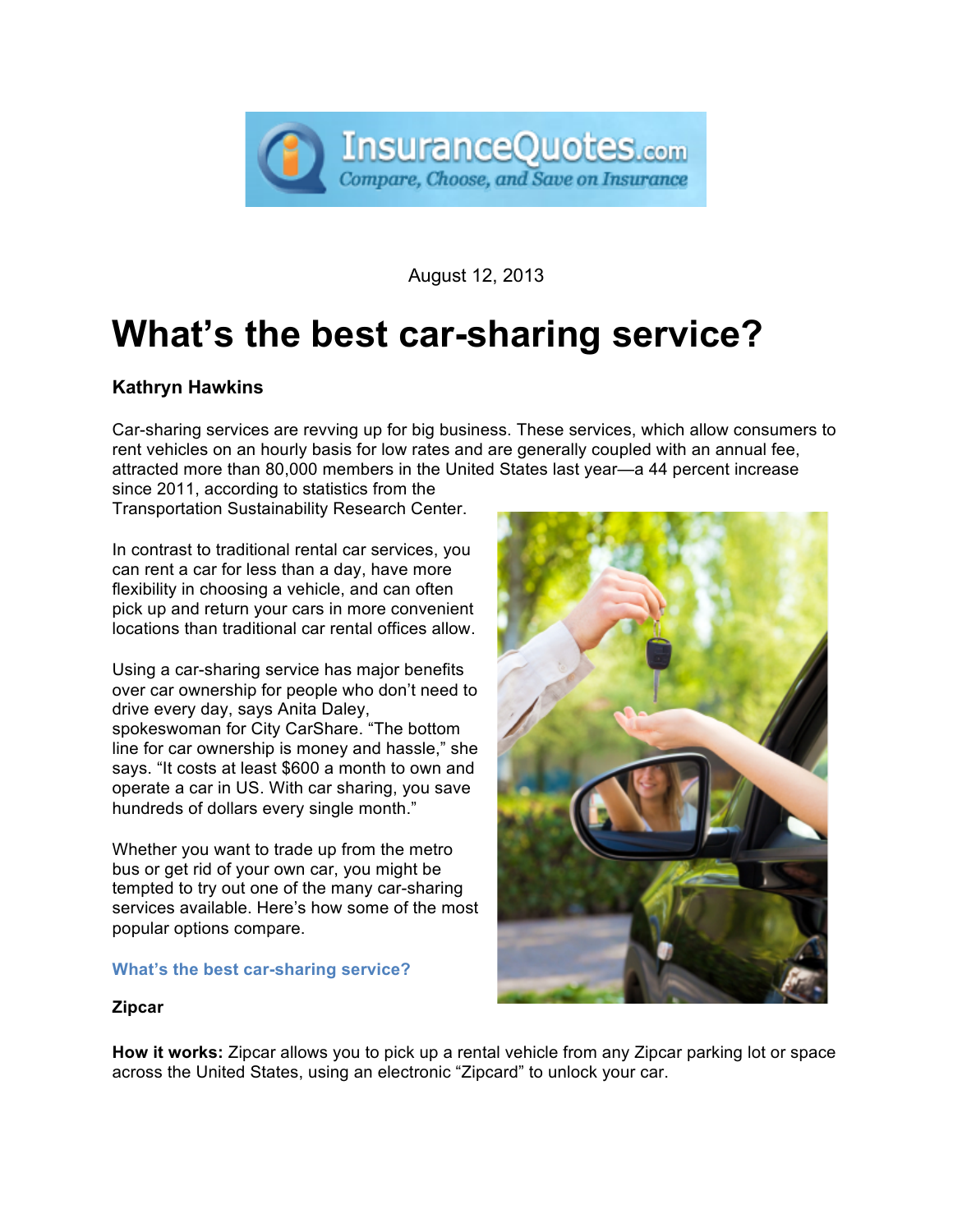**Cost:** You can pay either by the hour or by the day to rent a car, and pay for your rental online so there's no need to deal with a customer service representative. There is a one-time \$25 registration fee and a \$50 annual membership fee to join Zipcar; car prices vary based on model, but generally cost between \$8 and \$15 per hour.

**Availability:** Zipcar is available in many large and small U.S. cities; check their website to find out if there are any in your area.

**Insurance coverage:** Zipcar provides [insurance coverage](http://www.insurancequotes.com/auto-insurance-quotes) with limits of up to \$300,000 for renters, though you may be responsible for a damage fee of up to \$750 if you're involved in an accident. If you're 21 or older and had no accidents in the last 12 months, you may purchase a waiver for the damage fee.

### **Getaround**

**How it works:** Getaround lets you rent cars by the hour direct from regular car owners, giving you a wide variety of make and model options to choose from. You can pay for your rental and unlock the car directly from your phone.

**Cost:** Getaround is free to join, but rental costs vary greatly depending on the type of car you choose, from a \$4.50/hour Honda Civic to a \$60/hour Tesla Roadster.

**Availability:** The service operates in San Francisco, Portland, Chicago, Austin, and San Diego, with cars available for pickup directly from their owners' homes.

**Insurance coverage:** Getaround provides liability coverage up to \$1 million, with comprehensive collision coverage and uninsured/underinsured motorist coverage up to \$60,000 per accident. Renters involved in accidents are responsible for a \$750 deductible.

#### **RelayRides**

**How it works:** Like Getaround, RelayRides is a peer-to-peer car-sharing service that lets car owners rent vehicles out to one another. In addition to hourly rentals, RelayRides offers rentals by the day or week. Some cars can be opened with a smartphone, while you will need to meet with the owner to borrow others.

**Cost:** Hourly rates are similar to other services; for example, a 2005 Honda CR-V rents for \$8 an hour. There is no membership fee, but RelayRides adds a 10 percent surcharge to the total cost, which includes an emergency towing service.

**Availability:** RelayRides is available in most major U.S. cities except New York, where the service was suspended in May 2013 due to city regulations.

**Insurance:** RelayRides provides \$1 million in [liability coverage.](http://www.insurancequotes.com/auto/auto-insurance-liability-states) Renters may choose from three options to insure the car against physical damage: One with a \$500 deductible, one with a \$2500 deductible, and the "decline coverage" option, in which case you are responsible for the full repair cost in the event of an accident.

#### **City CarShare**